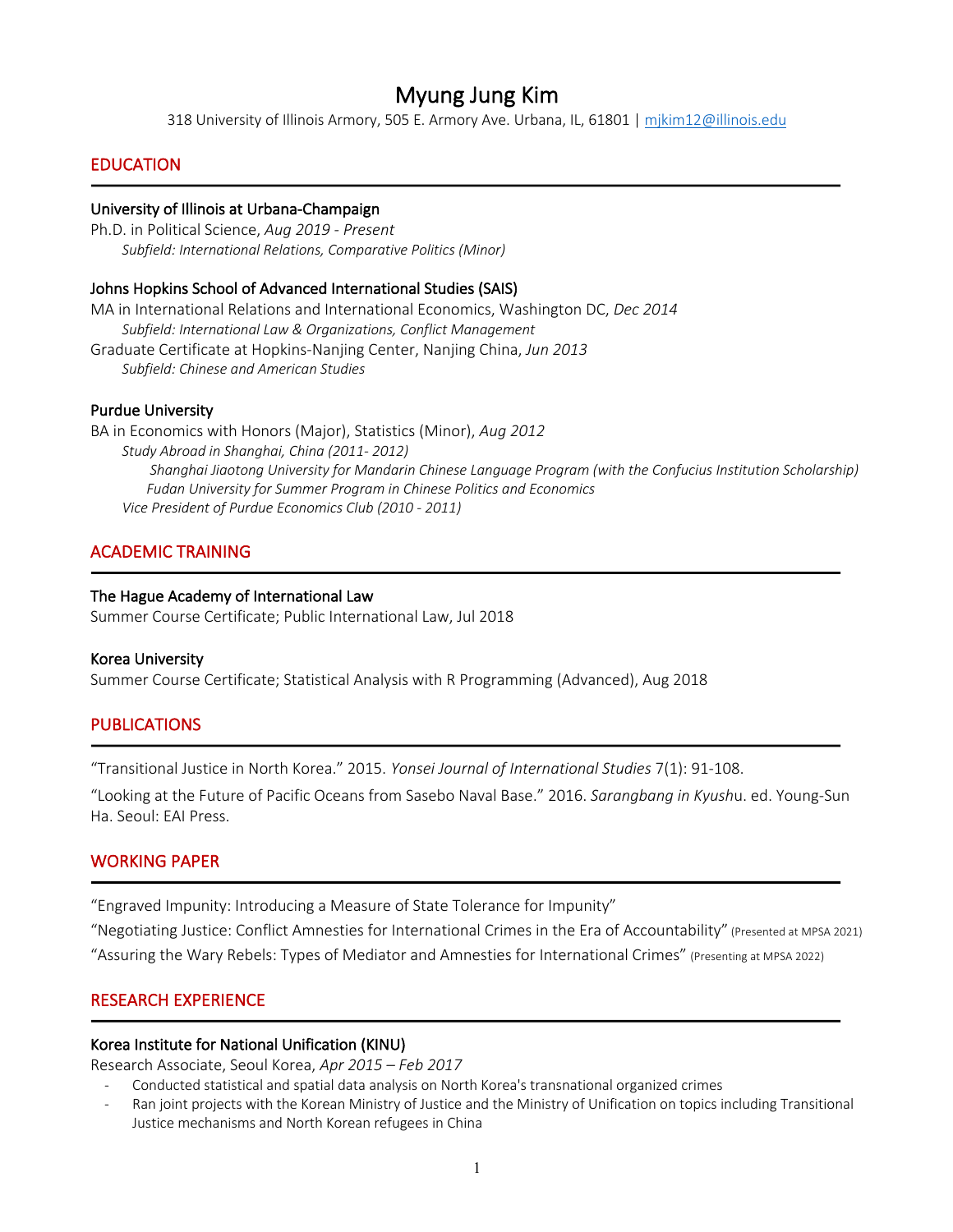## Edwin O. Reischauer Center for East Asian Studies

Research Assistant, Washington DC, *Dec 2013 – Dec 2014*

- Assisted Dr. Kent E. Calder in drafting his books *Asia in Washington* and *Singapore: Smart City, Smart State* with data collection, statistical analysis, and drafting literature review and policy notes

## The SAIS International Human Rights Clinic

Graduate Student Researcher, Istanbul Turkey & Washington DC, *Aug 2013 – Jun 2014*

- Conducted team research on Turkey's child labor practices and its compliance with international law; conducted two weeks of field research in Istanbul; co-authored a corresponding report
- Took charge of drafting background notes on Turkish domestic laws and regulations regarding child labor and organizing meetings with local NGOs, academics, and corporations

## East Asia Institute (EAI)

Student Researcher, Kyushu, Japan & Seoul, Korea, *Jan 2015 – Jul 2015*

- Drafted "Constructing the Future of East Asia Maritime Order" by analyzing the balance of naval power in East Asia, published it as a chapter of *Sarangbang in Kyushu* after short field research and an interview with the Commander of the United States Pacific Fleet in Sasebo

## Lawyers for Human Rights and Unification of Korean Peninsula

Research Fellow (Intermittent), Seoul Korea, *Nov 2013 – May 2018*

- Assist attorney Tae-Hoon Kim in drafting legal documents such as "Communication to the Office of the Prosecutor of the International Criminal Court (ICC) for Korean War Abduction as Crimes against Humanity and War Crimes"
- Conducted interviews with North Korean defectors who experienced or witnessed torture by state officials

# RELEVANT EXPERIENCE

j

1

1

## PSCORE, UN Human Rights Council Shadow Report Project

Researcher/Interpreter, Geneva, Switzerland, *Mar 2013*

Attended the 22nd Human Rights Council as a delegation member of PSCORE, an NGO on North Korean Human Rights with UN ECOSOC special consultative status

## Woorigachi – Koreans Academic Society for Interdisciplinary Studies

Founder/ Organizer, Seoul, Korea, *Jan 2014 – Present* 

Published articles on international relations and international law; Directed monthly journal publication; Organized monthly interdisciplinary seminars

## AWARDS, GRANTS, AND FELLOWSHIPS

- 2022 List of Teachers Ranked as Excellent (UIUC)
- 2021 The Rita and Leonard Ogren Prize for Best Academic Performance (UIUC)
- 2013 Starr Fellowship (Johns Hopkins SAIS)
- 2012 Hassenfeld Fellowship (Johns Hopkins SAIS)
- 2011 Confucius Scholarship (Purdue Chinese Government)
- 2010 CFS Scholarship for Ambassador for Children (Purdue)

## CONFERENCE PRESENTATIONS

2021, 2022 MPSA